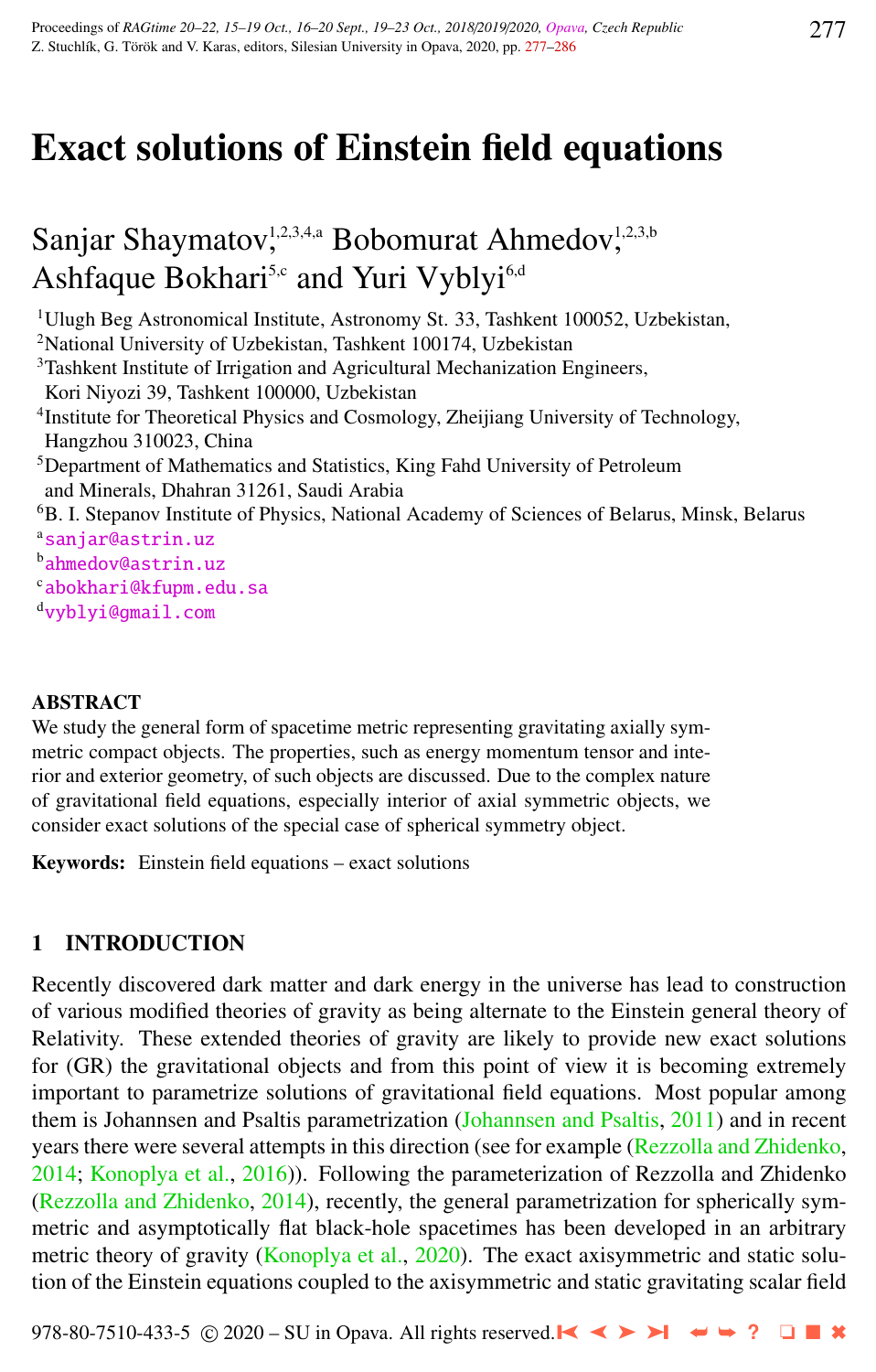has also been investigated recently [\(Turimov et al.,](#page-9-0) [2018\)](#page-9-0). Later on, an anisotropic version of the well-known Tolman VII solution has been presented as stated by the gravitational decoupling by the minimal geometric deformation approach and this leads to determine an exact and physically acceptable interior two-fluid solution representing behavior of com-pact objects (Hensh and Stuchlík, [2019\)](#page-8-0). There is also investigation that presents an exact solution describing the Schwarzschild-like black hole surrounded by the dust cosmological background for spherically symmetric dust distribution [\(Jaluvkova et al.,](#page-8-0) [2017\)](#page-8-0).

In this context, our interest in this paper is to write and discuss general expression for the axial spactime metric which could be valid for different theories of gravity. We study the general of the spactime metric of axially symmetric gravitational compact objects and test whether it is possible to have interior solution leading to the formation of naked singularity.

The first major work on study of singularities in GR dates back to 1965 when Penrose presented his seminal work on singularity theorems [\(Penrose,](#page-8-0) [1965\)](#page-8-0). This theorem, which was later called the Penrose-Hawking singularity theorem, implies that the occurrence of singularities in GR is inevitable as long as matter obeys certain energy conditions. The super-dense regions of matter arising from gravitational collapse could be hidden from the outside observer giving rise to a black hole or it could be visible leading to a naked singularity [\(Hawking and Ellis,](#page-8-0) [1973\)](#page-8-0). Penrose-Hawking theorem investigated the conditions that give rise to the emergence of singularities in GR [\(Hawking and Penrose,](#page-8-0) [1970\)](#page-8-0). The presence of these singularities represent a breakdown of Einstein's theory as they give rise to the notion of geodesic incompleteness. Although the Penrose-Hawking theorem proved the existence of singularities, it did not shed light on the nature of the singularities arising in General Relativity as the theory allows both types of singularity to form in a scenario of gravitational collapse depending on the initial data from which the collapse develops. In fact, the occurrence of naked singularities in nature has been so far considered the limit of Einstein's theory and poses serious theoretical challenges as it indicates the breakdown of predictability in physics. This in turn led to the formulation of the cosmic censorship hypothesis proposed by Penrose [\(Penrose,](#page-8-0) [1969\)](#page-8-0) in 1969 for validity of the Einstein gravity, preventing the singularity from being seen for observers outside. Irrespective of the fact that the cosmic censorship conjecture has not been proven yet, there have been, however, a large amount of work done in this context (see, e.g. [Jacobson and Sotiriou,](#page-8-0) [2010;](#page-8-0) [Saa](#page-8-0) [and Santarelli,](#page-8-0) [2011;](#page-8-0) [Li and Bambi,](#page-8-0) [2013;](#page-8-0) Düztaş et al., [2020;](#page-8-0) [Barausse et al.,](#page-8-0) [2010;](#page-8-0) [Rocha](#page-8-0) [and Cardoso,](#page-8-0) [2011;](#page-8-0) [Shaymatov et al.,](#page-9-0) [2015;](#page-9-0) [Sorce and Wald,](#page-9-0) [2017;](#page-9-0) [Shaymatov et al.,](#page-9-0) [2019,](#page-9-0) [2020b;](#page-9-0) [Gwak,](#page-8-0) [2018;](#page-8-0) [Shaymatov et al.,](#page-9-0) [2020a;](#page-9-0) [Jiang and Zhang,](#page-8-0) [2020;](#page-8-0) [Yang et al.,](#page-9-0) [2020\)](#page-9-0).

#### 2 AXIALLY SYMMETRIC GRAVITATIONAL COMPACT OBJECTS

The axial symmetry, e.g., rotation of the central gravitational object, makes the gravitational field equations very complicated to obtain their exact solutions. In fact, the well-known Kerr [\(Kerr,](#page-8-0) [1963\)](#page-8-0), Carter [\(Carter,](#page-8-0) [1968\)](#page-8-0) and the Kerr-de Sitter (Carter, [1973\)](#page-8-0) spacetime metrics have been known as external vacuum solutions, and they refer to partial solutions and correspond to a special kind of gravitational source. These solutions are associated with the gravitational field of a rotating uncharged or charged black hole, respectively [\(Carter,](#page-8-0) [1971\)](#page-8-0). However, the exact interior solutions of gravitational field equations that can serve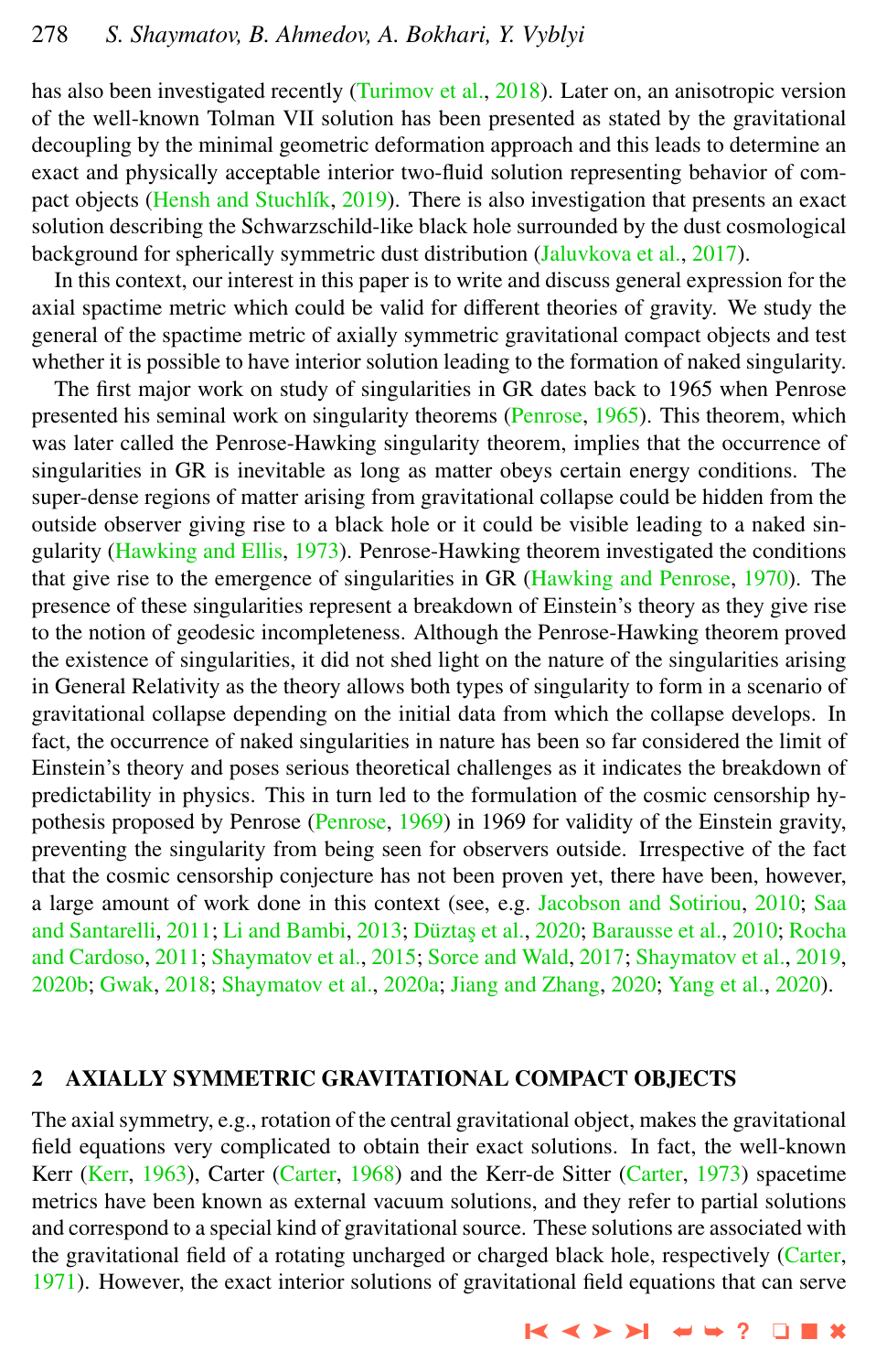<span id="page-2-0"></span>as the basis for any significant physical model of a rotating body have not yet been obtained. Hence, possible non-trivial results related to the interior solution being established even before solving the Einstein equations on the basis of only the equations of motion represent a definite value.

The established nature of pure rotation of the source having only single axis means that the quadratic form has axial symmetry and does not depend on time. Therefore, there is a frame of reference in which coordinates  $x^0$ ,  $r$ ,  $\theta$ , and  $\varphi$  can be entered, thereby reflecting the time and axial symmetry of the metric in an explicit form. Having assumed precisely the time and axial symmetry of the metric in an explicit form. Having assumed precisely this nature of the coordinates and the frame of reference, in the general case, both in the inner and outer regions, the quadratic form for line element can be given as follows [\(Arifov,](#page-8-0) [1983\)](#page-8-0):

$$
ds^{2} = -(dx^{0})^{2} + D(dx^{0} + E\sin^{2}\theta d\phi)^{2} + Fdr^{2} + Gd\theta^{2} + H\sin^{2}\theta d\phi^{2},
$$
 (1)

where  $D$ ,  $E$ ,  $F$ ,  $G$ , and  $H$  are unknown functions depending only from  $r$  and  $\theta$  coordinates.

The rotating black hole metric in Boyer-Lindquist coordinates, in particular, can be reduced to the following form

$$
ds^{2} = -(dx^{0})^{2} + \frac{\chi r}{r^{2} + a^{2} \cos^{2} \theta} \left( dx^{0} + a \sin^{2} \theta d\phi \right)^{2} + \frac{r^{2} + a^{2} \cos^{2} \theta}{r^{2} - \chi r + a^{2}} dr^{2} + (r^{2} + a^{2} \cos^{2} \theta) d\theta^{2} + (r^{2} + a^{2}) \sin^{2} \theta d\phi^{2},
$$
\n(2)

with  $\chi$  being a constant having same meaning as in the Schwarzschild solution, with constant *a* is related to the total angular momentum of the rotating massive body.

At this stage we write the non-zero components of the metric tensor corresponding to the form (1) as

$$
g_{00} = -(1 - D), g_{03} = DE \sin^2 \theta, g_{11} = F, g_{22} = G,
$$
  
\n
$$
g_{33} = (DE^2 \sin^2 \theta + H) \sin^2 \theta,
$$
\n(3)

and non-zero inverse components are

$$
g^{00} = -\frac{1}{N} \left( DE^2 \sin^2 \theta + H \right), g^{03} = \frac{1}{N} DE, g^{11} = \frac{1}{F}, g^{22} = \frac{1}{G}, g^{33} = \frac{1}{N \sin^2 \theta} (1 - D) \sin^{\theta}, g = -NGF \sin^2 \theta,
$$
\n(4)

with  $N = DE^2 \sin^2 \theta$ 

th  $N = DE^2 \sin^2 \theta + H(1 - D)$ .<br>It is worth noting that the axial symmetry of the spacetime metric (1) allows its simplification. Using two arbitrary coordinate transformation functions

$$
r \to r' = r'(r, \theta)
$$
, and  $\theta \to \theta' = \theta'(r, \theta)$ , (5)

one of the functions *D*, *E*, *F*, *G* and *H*, or any combination of them can be reduced to a predetermined function, while maintaining the orthogonality of the transformed  $r'$  and  $\theta'$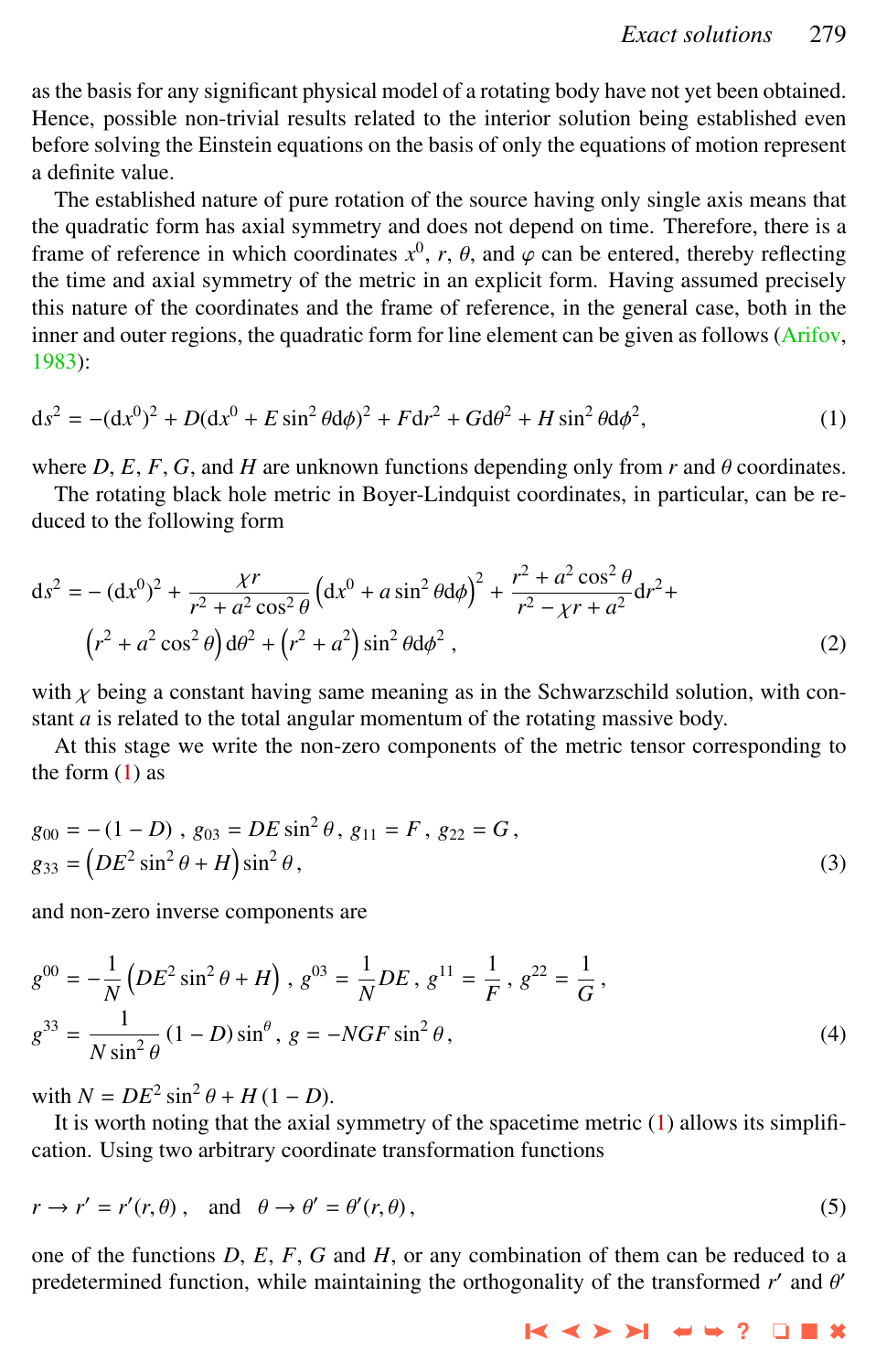axes, namely the equality of the component  $g^{\prime 12}$ . Further simplification is no longer possible. In the general case, the symmetry of the problem requires finding four independent functions included in the metric [\(1\)](#page-2-0) and depending on two arguments.

If we introduce the notation for the derivatives

$$
X' = \frac{\partial X}{\partial r} \text{ and } \dot{X} = \frac{\partial X}{\partial \theta},
$$
  
the non-zero components of the Christoffel symbols take the form: (6)

$$
\Gamma_{01}^{0} = \frac{1}{2N} \left( D^{2}EE' \sin^{2} \theta - HD' \right), \Gamma_{00}^{1} = -\frac{D'}{2F},
$$
\n
$$
\Gamma_{02}^{0} = \frac{1}{2N} \left[ \left( \dot{E} \sin \theta + 2E \cos \theta \right) D^{2}E \sin \theta - H\dot{D} \right], \Gamma_{00}^{2} = -\frac{\dot{D}}{2G},
$$
\n
$$
\Gamma_{13}^{0} = \frac{\sin^{2} \theta}{2N} \left[ D^{2}E^{2}D' \sin^{\theta} + DEH' - H (DE)' \right],
$$
\n
$$
\Gamma_{23}^{0} = \frac{\sin^{2} \theta}{2N} \left[ \left( \dot{E} \sin^{\theta} + 2E \cos \theta \right) D^{2}E^{2} \sin \theta + DE\dot{H} - H \left( \dot{DE} \right) \right],
$$
\n
$$
\Gamma_{03}^{1} = -\frac{\sin^{2} \theta}{2F} \left( DE \right)', \Gamma_{03}^{2} = -\frac{\sin \theta}{2G} \left[ \left( \dot{DE} \right) \sin \theta + 2DE \cos \theta \right],
$$
\n
$$
\Gamma_{01}^{3} = -\frac{1}{2N} \left[ \left( DE \right)' - D^{2}E' \right], \Gamma_{11}^{1} = \frac{F'}{2F}, \Gamma_{12}^{1} = \frac{\dot{F}}{2F},
$$
\n
$$
\Gamma_{02}^{3} = \frac{1}{2N} \left[ \left( DE \right) - D^{2}E + 2(1 - D) DE \cot \theta \right], \Gamma_{22}^{1} = -\frac{G'}{2F},
$$
\n
$$
\Gamma_{33}^{1} = -\frac{\sin^{2} \theta}{2F} \left[ \left( DE^{2} \right)' \sin^{2} \theta + H' \right], \Gamma_{11}^{2} = -\frac{\dot{F}}{2G}, \Gamma_{22}^{2} = \frac{\dot{G}}{2G}, \Gamma_{12}^{2} = \frac{G'}{2G}. \tag{7}
$$

A frame of reference, in which the quadratic form for a rotating body can be reduced to the one in [\(1\)](#page-2-0), is characterized by a complex motion of its components. Their absolute acceleration,  $w_{\mu} = u_{\mu;\nu} u^{\nu}$  (where  $u^{\mu}$  is the 4-velocity), is given by

$$
w_0 = w_3 = 0, w_1 = -\frac{D'}{2(1 - D)} \text{ and } w_2 = -\frac{D}{2(1 - D)},
$$
\n(8)

which are everywhere orthogonal to the family of hypersurfaces  $D = const$ . The non-zero components of the rotation tensor,  $\mathbf{A} = \frac{1}{2} \left( u_{\mu, \nu} - u_{\nu, \mu} + u_{\mu} w_{\nu} - u_{\nu} w_{mu} \right)$ , take the forms:

$$
\mathbf{A}_{oi} = \mathbf{A}_{12} = 0, \ \mathbf{A}_{13} = \frac{1}{2} \frac{(DE)' - D^2 E'}{(1 - D)^{3/2}} \sin^2 \theta,
$$
\n
$$
\mathbf{A}_{23} = \frac{1}{2} \frac{(DE) - D^2 E}{(1 - D)^{3/2}} \sin^2 \theta + \frac{DE}{\sqrt{1 - D}} \sin \theta \cos \theta.
$$
\n(9)

The family of hypersurfaces being everywhere orthogonal to the direction of rotation components of the reference frame satisfies the following equation:

$$
\frac{dr}{d\theta} = \frac{\mathbf{A}_{13}G}{\mathbf{A}_{23}F} \,. \tag{10}
$$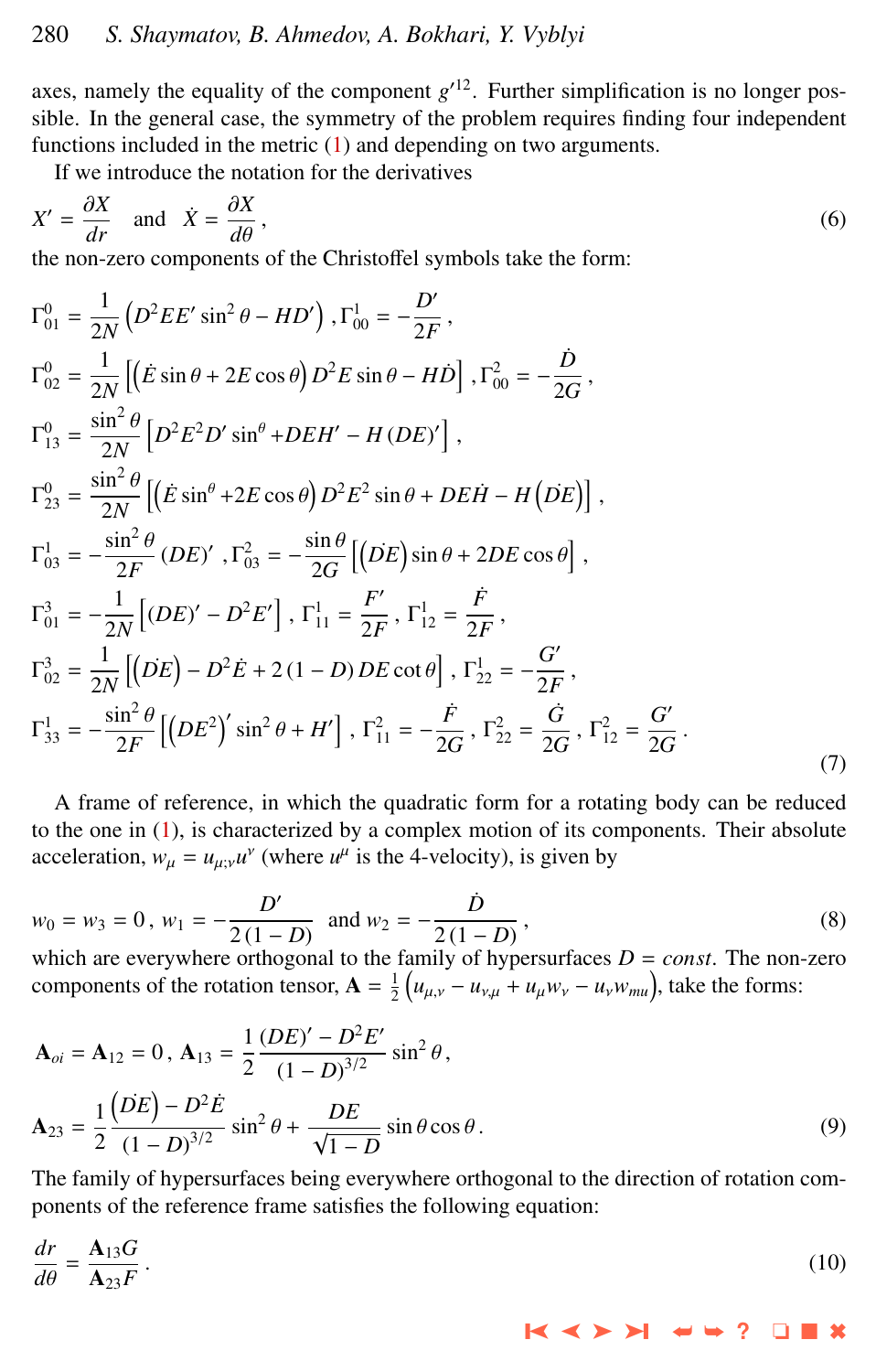<span id="page-4-0"></span>For Kerr metric, in particular, the solutions of this equation belongs to the family

$$
r^2 + a\cos\theta (a\cos\theta - const) = 0, \ \theta \neq \frac{\pi}{2}, \tag{11}
$$

with equatorial hypersurface  $\theta = \pi/2$ .

Let the internal state of the source be described by the energy-momentum tensor  $T^{\mu\nu}$  =  $(\rho + p) u^{\mu} u^{\nu} + pg^{\mu\nu}$  of an ideal fluid, the pressure and energy density. In the coordinates given in [\(1\)](#page-2-0), we have the 4-velocity components  $u^1$  and  $u^2$  of the source being equal to zero,  $\mu^{\mu}$ <sup> $\mu$ </sup>  $\mu$ <sup>*v*</sup> + *pg*<sup> $\mu$ *v*</sup> of an ideal fluid, the pressure and energy density. In the coordinates and if we introduce the following notation

$$
\frac{\mathrm{d}\phi}{\mathrm{d}x^0} = \omega(r,\theta),\tag{12}
$$

then non-zero component becomes

$$
u^3 = \frac{\mathrm{d}\phi}{\mathrm{d}\sigma} = \omega u^0 \,,\tag{13}
$$

where  $\sigma$  refers to the source's proper time.

where  $\sigma$  refers to the source's proper time.<br>From the above 4-velocity components  $u^{\mu}\{u^0, 0, 0, \omega u^0\}$  and  $u_{\mu}\{u_0, 0, 0, u_3\}$  respectively read

$$
u^{0} = \sqrt{1 - D\left(1 + \omega E \sin^{2} \theta\right)^{2} - \omega^{2} H \sin^{2} \theta},
$$
\n(14)

and

$$
u_0 = -\frac{1 - D\left(1 + \omega E \sin^2 \theta\right)}{\sqrt{1 - D\left(1 + \omega E \sin^2 \theta\right)^2 - \omega^2 H \sin^2 \theta}},
$$
  

$$
u_3 = -\frac{DE \sin^2 \theta \left(1 + \omega E \sin^2 \theta\right) + \omega H \sin^2 \theta}{\sqrt{1 - D\left(1 + \omega E \sin^2 \theta\right)^2 - \omega^2 H \sin^2 \theta}}.
$$
(15)

The internal state of the source is determined by three functions  $\rho$ , *p* and  $\omega$  as a function of *r* and  $\theta$ , and two of them are independent, i.e.  $\rho$  (or *p*) and  $\omega$ . From all type of axial of *r* and  $\theta$ , and two of them are independent, i.e.  $\rho$  (or  $p$ ) and  $\omega$ . From all type of axial rotation bodies, solid-body rotation must be distinguished in the case in which  $a = const$ . In this case and in its own reference frame, both conditions imposed on the quadratic form, namely, stationarity and axial symmetry, can be expressed explicitly. Indeed, the transition  $\phi \to \phi + \omega x^0$  to its own reference frame, in which  $u^3 = 0$ , does not change the quadratic forms (1). This is due to the fact that the relative distances between elements of a source forms [\(1\)](#page-2-0). This is due to the fact that the relative distances between elements of a source rotating as a solid body remain unchanged. If the rotation of the gravitating object maintaining axial symmetry does not obey the solid angle law, then in its own frame of reference the metric can preserve axial symmetry in an explicit form, but can lose the explicit expression of the stationarity property. The metric already depends on time in its own frame of reference. The change in the relative distances between the elements of the source at constant coordinates assumes the metric tensor in its own reference frame. Equations  $(14)$  and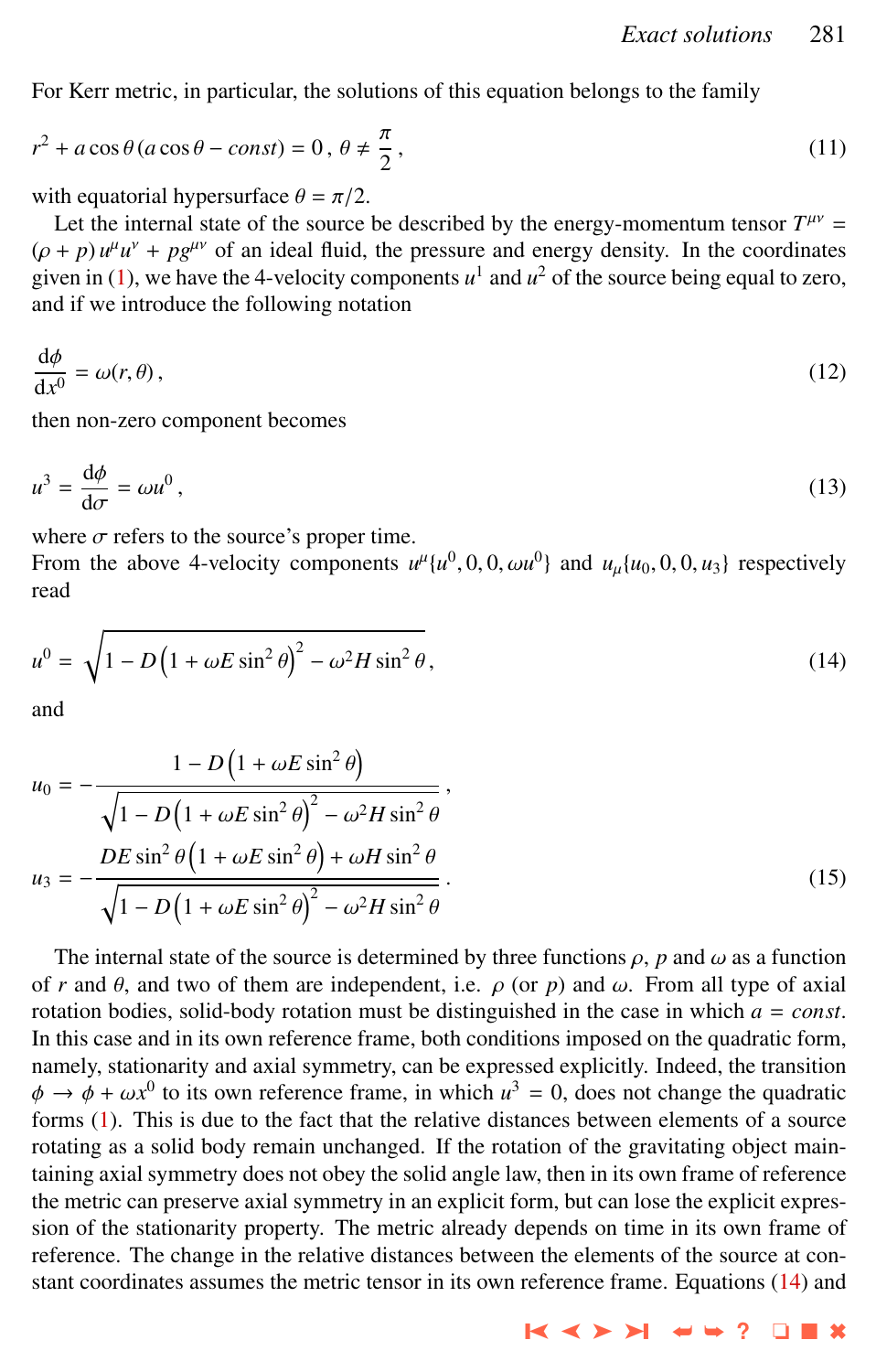<span id="page-5-0"></span>[\(15\)](#page-4-0) retain their form for solid body rotation and in own reference frame if one formally sets  $\omega = 0$ .

At this stage we find out what restrictions are imposed by the equations of motion,  $T^{\mu\nu}$ ;<sub>v</sub> = 0, on the internal functions  $\rho$ , *p* and  $\omega$  of the rotating body. Two of the four equations of motion corresponding to the coordinates  $x^0$  and  $\omega$  are satisfied identically equations of motion corresponding to the coordinates  $x^0$  and  $\varphi$  are satisfied identically.<br>The other two equations are given by: The other two equations are given by:

$$
p' = \frac{1}{2} \left( \rho + p \right) \frac{D' + 2\omega \left(DE\right)' \sin^2 \theta + \omega^2 \left(DE^2 \sin^2 \theta + H\right)' \sin^2 \theta}{1 - D \left(1 + \omega E \sin^2 \theta\right)^2 - \omega^2 H \sin^2 \theta},\tag{16}
$$

$$
\dot{p} = \frac{1}{2} \left( \rho + p \right) \frac{\dot{D} + 2\omega \left( DE \sin^2 \theta \right) + \omega^2 \left[ \left( DE^2 \sin^2 \theta + H \right) \sin^2 \theta \right]}{1 - D \left( 1 + \omega E \sin^2 \theta \right)^2 - \omega^2 H \sin^2 \theta}.
$$
\n(17)

The above equations can be rewritten as follows:

$$
\frac{dp}{\rho + p} = dLog \left[ 1 - D \left( 1 + \omega E \sin^2 \theta \right)^2 - \omega^2 H \sin^2 \theta \right]^{-1/2}
$$

$$
- \frac{DE \sin^2 \theta \left( 1 + \omega E \sin^2 \theta \right) + \omega H \sin^2 \theta}{1 - D \left( 1 + \omega E \sin^2 \theta \right)^2 - \omega^2 H \sin^2 \theta} d\omega.
$$
(18)

From above the left side is, according to the thermodynamic equation of state, the total differential function

$$
\int \frac{\mathrm{d}p}{\rho + p},\tag{19}
$$

which is solved further for an incompressible ideal fluid and since the first term on the right is also a total differential, the second term on the right can then only be a total differential of some function *r* and  $\theta$  in the case of  $\omega(r, \theta) \neq const$ . This would be possible if and only if the factor in front of  $d\omega$  depends on  $\omega$  and does not explicitly depend on *r* and  $\theta$ , i.e.,

$$
\frac{DE\sin^2\theta\left(1+\omega E\sin^2\theta\right)+\omega H\sin^2\theta}{1-D\left(1+\omega E\sin^2\theta\right)^2-\omega^2H\sin^2\theta}=b(\omega),
$$
\n(20)

where  $b(\omega)$  is an arbitrary function. The above equation (20) establishes an algebraic re-<br>lationship between four functions of coordinates r and  $\theta$ , i.e.,  $\omega$ ,  $(1 - D)$ ,  $DE \sin^2 \theta$  and lationship between four functions of coordinates *r* and  $\theta$ , i.e,  $\omega$ ,  $(1-D)$ ,  $DE \sin^2 \theta$  and  $(DE \sin^2 \theta + H) \sin^2 \theta$ . However, in the case of rotation of the gravitating body, there and  $\left(DE \sin^2 \theta + H\right) \sin^2 \theta$ . However, in the case of rotation of the gravitating body, there appears no such dependence. The equations of motion are thus given by pears no such dependence. The equations of motion are thus given by,

$$
\exp\left[\int \frac{dp}{\rho + p} + \int b(\omega)d\omega\right] = \frac{\text{const}}{\sqrt{1 - D\left(1 + \omega E \sin^2 \theta\right)^2 - \omega^2 H \sin^2 \theta}},\tag{21}
$$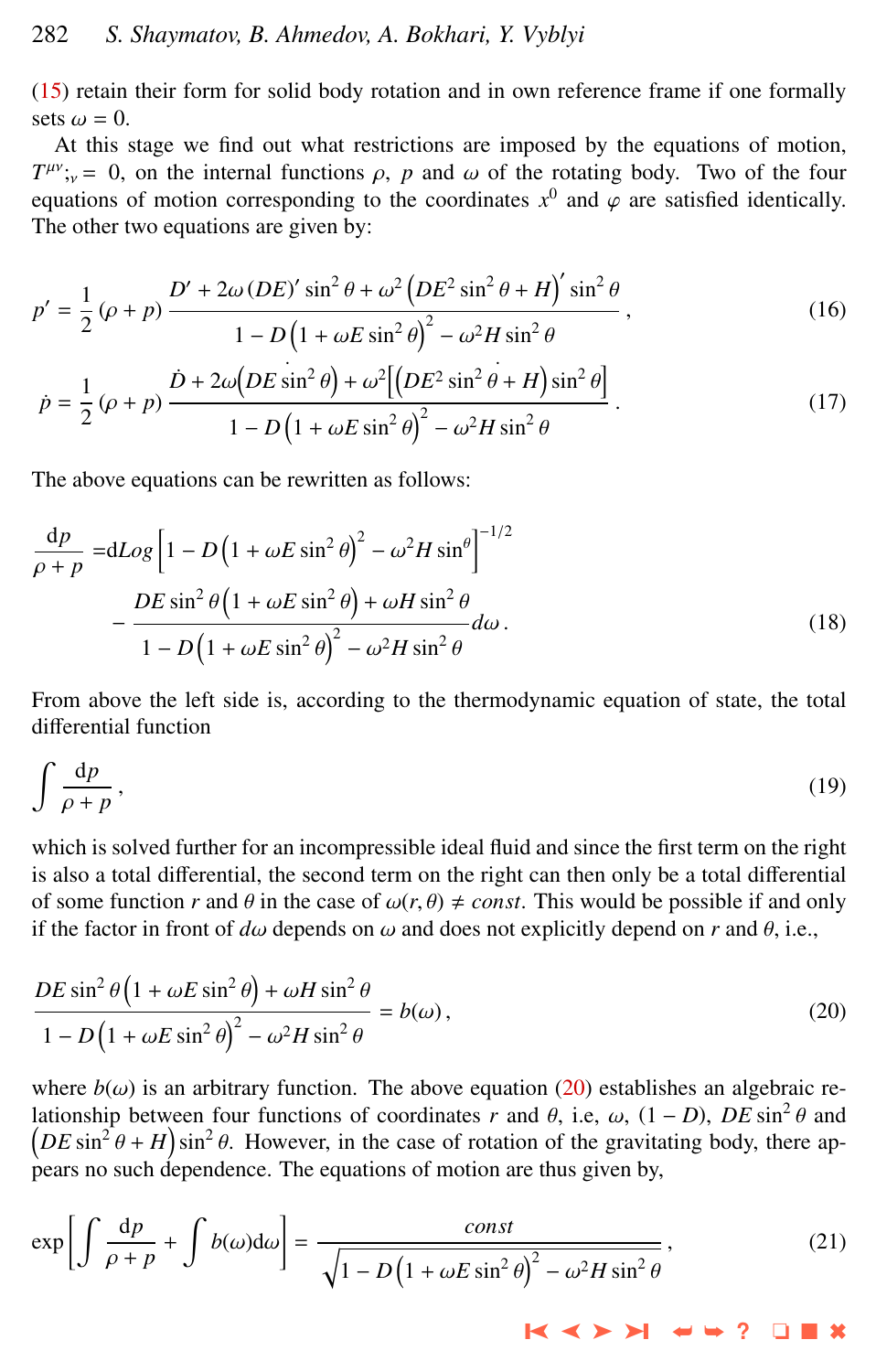if  $\omega(r, \theta) \neq const$  while

$$
\exp\left[\int \frac{dp}{\rho + p}\right] = \frac{const}{\sqrt{1 - D\left(1 + \omega E \sin^2 \theta\right)^2 - \omega^2 H \sin^2 \theta}},\tag{22}
$$

if  $\omega = const.$ 

For an incompressible ideal fluid  $\rho = const$ , for example, the equations of motion are completely integrated by

$$
\rho + p = \frac{const}{\sqrt{1 - D\left(1 + \omega E \sin^2 \theta\right)^2 - \omega^2 H \sin^2 \theta}}.
$$
\n(23)

The hypersurface, on which the pressure is constant, is called equipotential. The section of the equipotential hypersurface of the coordinate hyperpsurface  $x^0 = const$  obviously refers to the closed surface. Equipotential hypersurfaces form, according to [\(21-](#page-5-0)22), a oneparameter family.

## Theorem 1

The boundary of an axially rotating body is an equipotential hypersurface, on which the pressure is zero. The shape of the border is determined by

$$
\[1 - D\left(1 + \omega E \sin^2 \theta\right)^2 - \omega^2 H \sin^2 \theta\] \exp\left\{-2 \int b(\omega) d\omega\right\} = const,
$$
\n(24)

if  $\omega(r, \theta) \neq const$  while

$$
D\left(1+\omega E\sin^2\theta\right)^2+\omega^2H\sin^2\theta=const\,,\tag{25}
$$

in the case of solid body rotation.

A certain correspondence can be established between the distribution functions of pressure and mass density of rotating and non-rotating bodies.

### Theorem 2

For each given equation of state of matter of an axially rotating body and given distribution of the angular velocity  $\omega$  in the quadratic frame of reference [\(1\)](#page-2-0) there exists such a coordinate grid that the distribution functions of pressure, density of the number of particles, and density of mass-energy coincide with the corresponding functions of a non-rotating body in a quadratic reference frame, and the boundaries of the body are coordinate hypersurfaces *r* = *const*.

### 3 CONCLUSIONS

In this work, we have discussed general form of axial symmetric spacetime which could be applied to the possible solutions of field equations in various extended theories of gravity.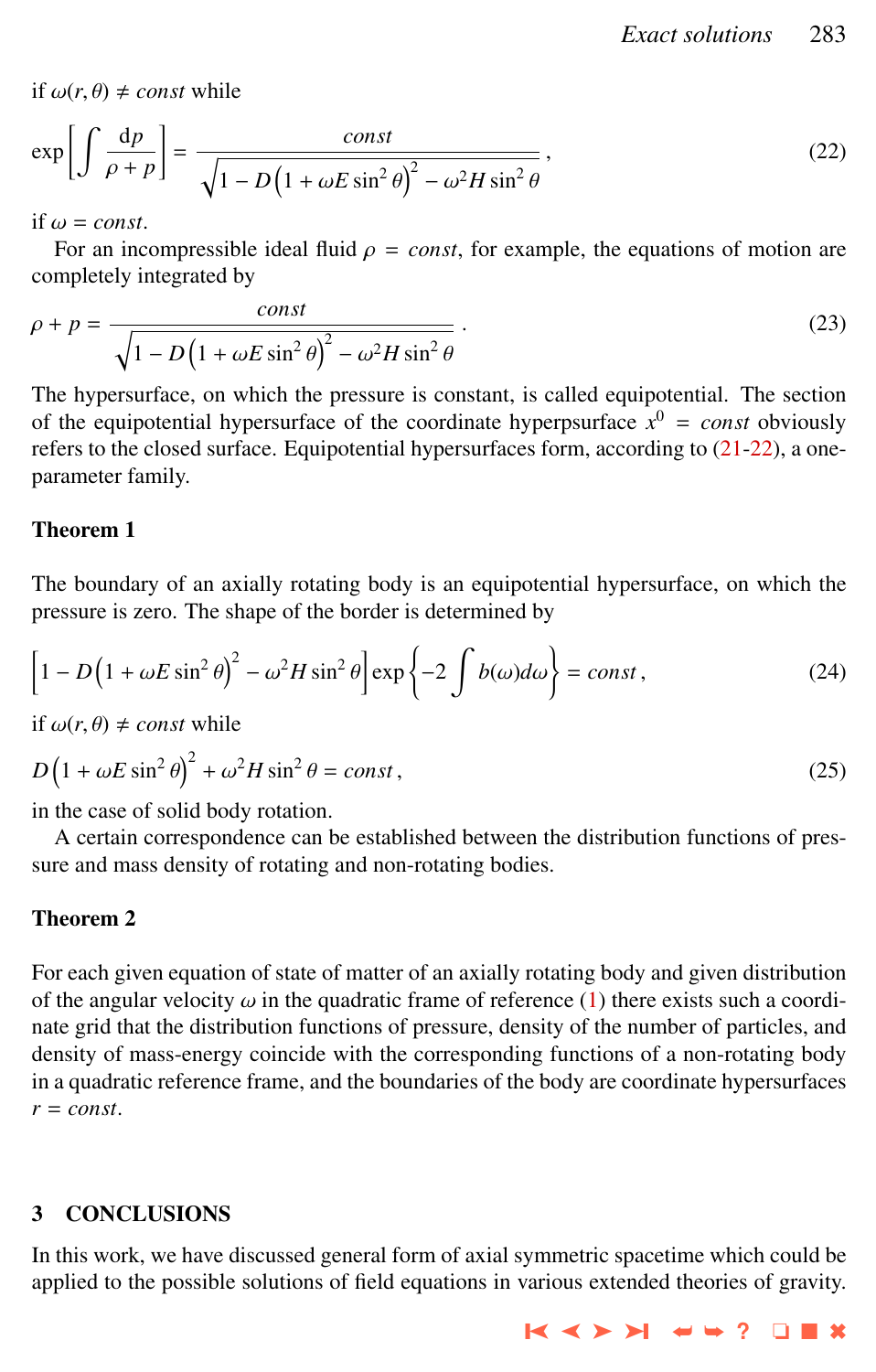We have seen in the above that the general solution of Einstein's equations for a stationary axially symmetric source, the equation of state and the distribution of the angular velocity of rotation of the substance given, and the boundaries being free correspond to two types of the structure of the source. The first type of sources represents only one external solution having free boundary for which pressure and density of mass and number of particles take a maximum value in the center and fall monotonically towards the boundary. Another type of sources has two, internal and external, boundaries at which the pressure is equal to zero; a cavity free from matter and thermal radiation from the source, with a singular time-like world line in the center and the pressure and density of the mass and number of particles take maximum values at the critical hypersurface and fall monotonically towards both boundaries. As a consequence of the analysis we showed that it is possible to have only an external solution associated with rotation parameter and realized that it is however impossible to obtain interior solution in the case of rotation.

# ACKNOWLEDGEMENTS

S.S. and B.A. acknowledge the support of Uzbekistan Ministry for Innovative Development Grants No. VA-FA-F-2-008 and No. MRB-AN-2019-29. Y.V. acknowledges the support of State Committee of Science and Technology of the Republic of Belarus, Grant F19UZBG-014. Bobomurat Ahmedov and Ashfaque H. Bokhari at KFUPM would like to acknowledge the support received from KFUPM under University Funded Grant No. SB191039.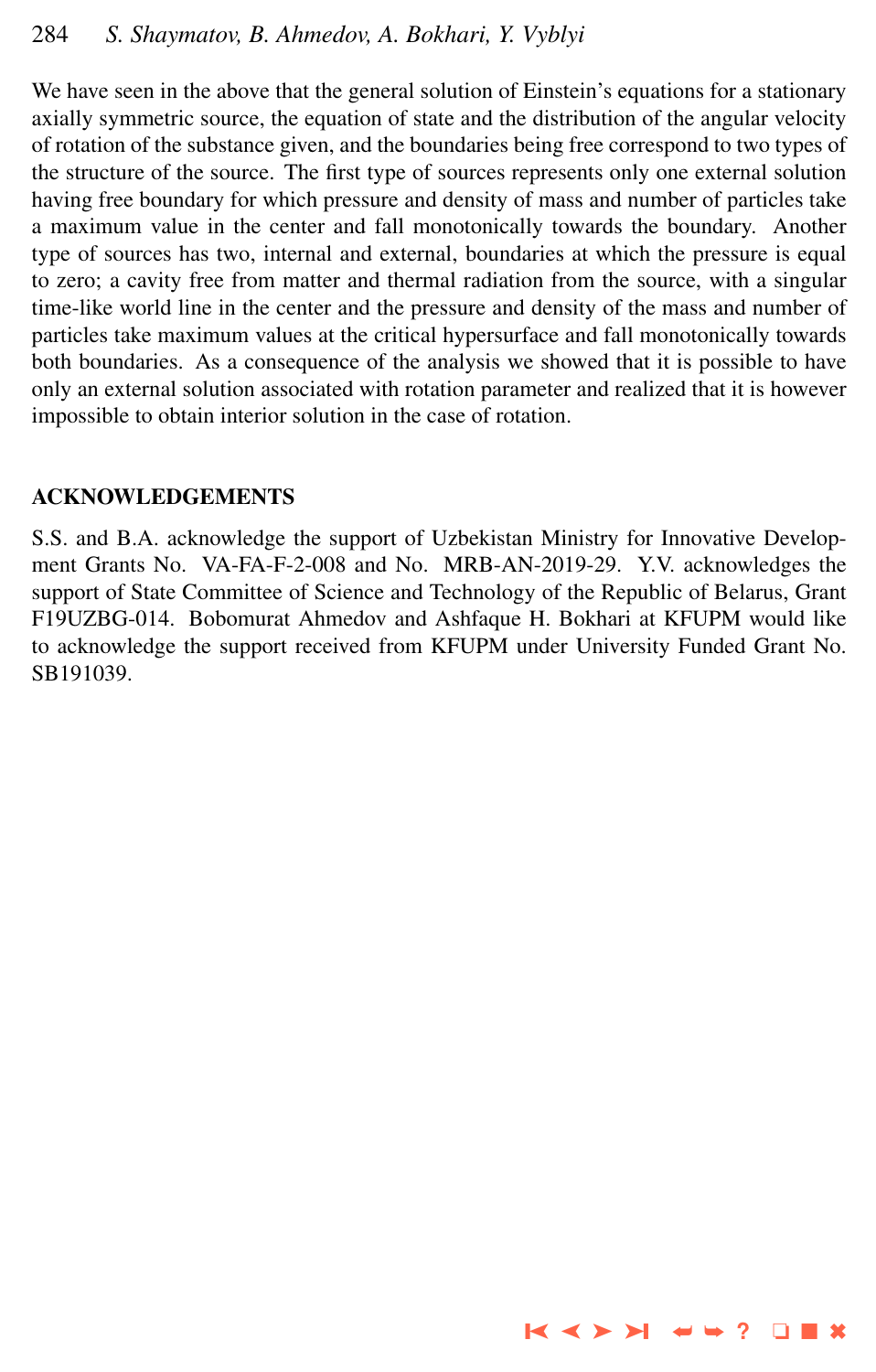#### <span id="page-8-0"></span>**REFERENCES**

Arifov, L. Y. (1983), *General theory of relativity and gravitation.*

- Barausse, E., Cardoso, V. and Khanna, G. (2010), Test Bodies and Naked Singularities: Is the Self-Force the Cosmic Censor?, *Phys. Rev. Lett.*, 105(26), 261102, arXiv: [1008.5159](http://www.arxiv.org/abs/1008.5159).
- Carter, B. (1968), Global Structure of the Kerr Family of Gravitational Fields, *Physical Review*, 174(5), pp. 1559–1571.
- Carter, B. (1971), Axisymmetric Black Hole Has Only Two Degrees of Freedom, *Physical Review Letters*, 26(6), pp. 331–333.
- Carter, B. (1973), Black hole equilibrium states., in *Black Holes (Les Astres Occlus)*, pp. 57–214.
- Düztaş, K., Jamil, M., Shaymatov, S. and Ahmedov, B. (2020), Testing Cosmic Censorship Conjecture for Extremal and Near-extremal (2+1)-dimensional MTZ Black Holes, *Class. Quantum Grav.*, 37(17), p. 175005, arXiv: [1808.04711](http://www.arxiv.org/abs/1808.04711).
- Gwak, B. (2018), Weak cosmic censorship conjecture in Kerr-(anti-)de Sitter black hole with scalar field, *J. High Energy Phys.*, 09, 81, arXiv: [1807.10630](http://www.arxiv.org/abs/1807.10630).
- Hawking, S. W. and Ellis, G. F. R. (1973), *The large-scale structure of space-time.*
- Hawking, S. W. and Penrose, R. (1970), The Singularities of Gravitational Collapse and Cosmology, *Proc R. Soc. Lond. A*, 314, pp. 529–548.
- Hensh, S. and Stuchlík, Z. (2019), Anisotropic Tolman VII solution by gravitational decoupling, *European Physical Journal C*, 79(10), 834, arXiv: [1906.08368](http://www.arxiv.org/abs/1906.08368).
- Jacobson, T. and Sotiriou, T. P. (2010), Spinning Black Holes as Particle Accelerators, *Phys. Rev.* Lett., 104(2), 021101, arXiv: [0911.3363](http://www.arxiv.org/abs/0911.3363).
- Jaluvkova, P., Kopteva, E. and Stuchlik, Z. (2017), The model of the black hole enclosed in dust: the flat space case, *General Relativity and Gravitation*, 49(6), 80, arXiv: [1602.01266](http://www.arxiv.org/abs/1602.01266).
- Jiang, J. and Zhang, M. (2020), Weak cosmic censorship conjecture in Einstein-Maxwell gravity with scalar hair, *Eur. Phys. J. C*, 80(3), 196.
- Johannsen, T. and Psaltis, D. (2011), Metric for rapidly spinning black holes suitable for strong-field tests of the no-hair theorem, *Phys. Rev. D*, 83(12), 124015, arXiv: [1105.3191](http://www.arxiv.org/abs/1105.3191).
- Kerr, R. P. (1963), Gravitational Field of a Spinning Mass as an Example of Algebraically Special Metrics, *Physical Review Letters*, 11(5), pp. 237–238.
- Konoplya, R., Rezzolla, L. and Zhidenko, A. (2016), General parametrization of axisymmetric black holes in metric theories of gravity, *Phys. Rev. D*, 93(6), 064015, arXiv: [1602.02378](http://www.arxiv.org/abs/1602.02378).
- Konoplya, R. A., Pappas, T. D. and Stuchlík, Z. (2020), General parametrization of higherdimensional black holes and its application to Einstein-Lovelock theory, *Phys. Rev. D*, 102(8), 084043, arXiv: [2007.14860](http://www.arxiv.org/abs/2007.14860).
- Li, Z. and Bambi, C. (2013), Destroying the event horizon of regular black holes, *Phys. Rev. D*, 87(12), 124022, arXiv: [1304.6592](http://www.arxiv.org/abs/1304.6592).
- Penrose, R. (1965), Gravitational Collapse and Space-Time Singularities, *Physical Review Letters*, 14(3), pp. 57–59.
- Penrose, R. (1969), Gravitational Collapse: the Role of General Relativity, *Riv. Nuovo Cimento*, 1, 252.
- Rezzolla, L. and Zhidenko, A. (2014), New parametrization for spherically symmetric black holes in metric theories of gravity, *Phys. Rev. D*, 90(8), 084009, arXiv: [1407.3086](http://www.arxiv.org/abs/1407.3086).
- Rocha, J. V. and Cardoso, V. (2011), Gravitational perturbation of the BTZ black hole induced by test particles and weak cosmic censorship in AdS spacetime, *Phys. Rev. D*, 83(10), 104037, [arXiv:](http://www.arxiv.org/abs/1102.4352) [1102.4352](http://www.arxiv.org/abs/1102.4352).
- Saa, A. and Santarelli, R. (2011), Destroying a near-extremal Kerr-Newman black hole, *Phys. Rev.*